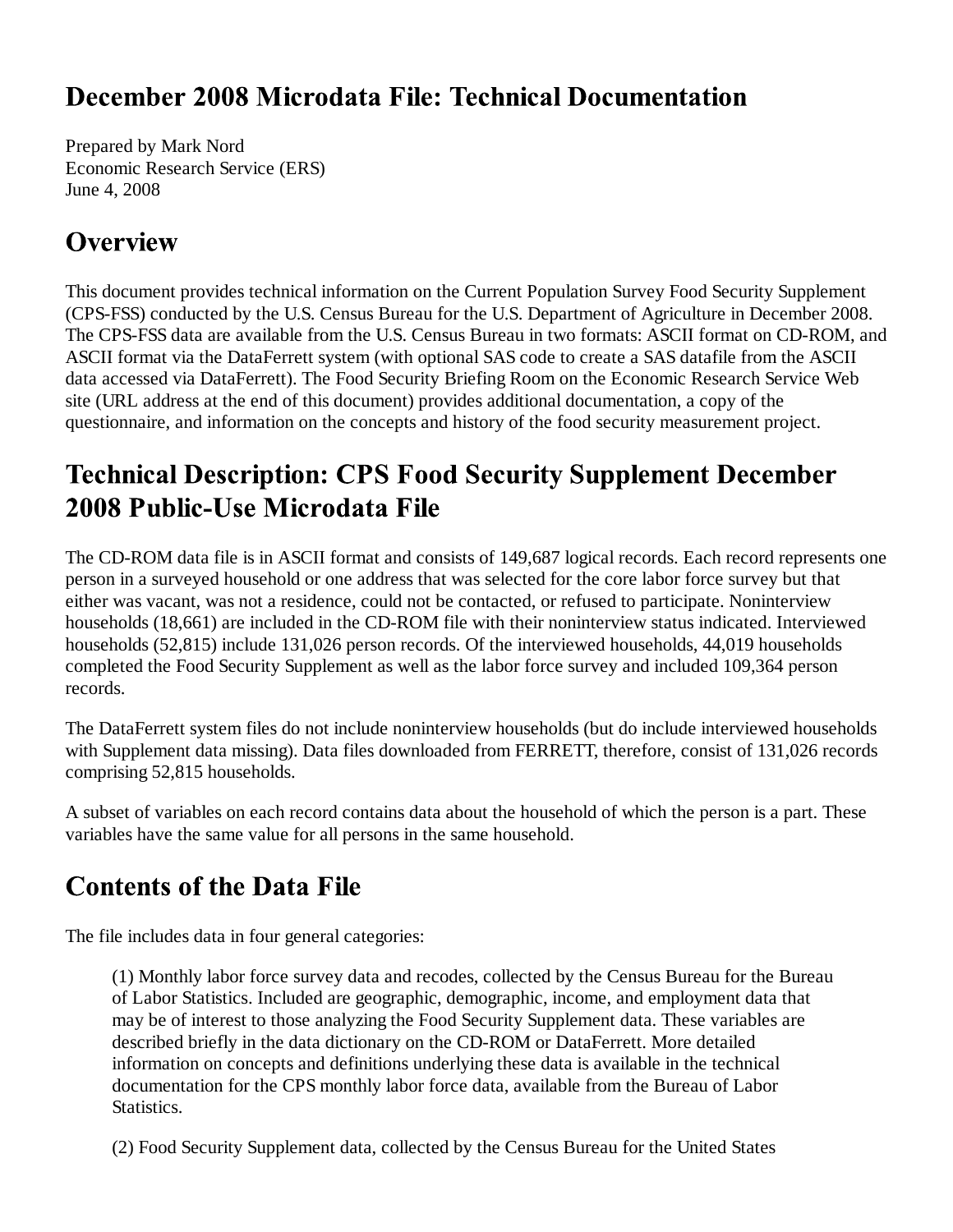Department of Agriculture. These data consist of answers by household respondents to questions about household food expenditures, use of food assistance programs, and experiences and behaviors related to food security. All of the Food Security Supplement data are household-level data.

(3) Food security status and scale variables calculated from the Food Security Supplement data by the Economic Research Service of the U. S. Department of Agriculture. These household-level variables (HRFS12CX-HRFS30DE) are described in detail later in this document.

(4) Weighting variables calculated by the Census Bureau as the number of persons or households represented by each person or household in the sample. Separate weights are calculated for the Food Security Supplement and for the core CPS. Selection of appropriate weights for statistical estimation is described later in this document.

## **Contents of the Food Security Supplement Questionnaire**

A copy of the Food Security Supplement questionnaire is available on the ERS Web site (address at end of this document) and on the public-use data file CD-ROM available from the Census Bureau. Variable names in the data dictionary generally consist of the prefix HE (household variable, edited) followed by the question number from the questionnaire. The major sections are as follows:

(1) Food Spending (HES1A-HES8)

(2) Minimum Food Spending Needed (HES8B-HES8D)

(3) Food Assistance Program Participation (HES9-HESP9)

(4) Food Sufficiency and Food Security (HESS1-HESSHM5). This section includes the 18 food security questions that are used to calculate the 12-month Food Security Scales as well as follow-up questions that are used to calculate the 30-day food security scales.

(5) Ways of Avoiding or Ameliorating Food Deprivation – Coping Strategies (HESC1-HESCM4).

## **Changes from Previous Years' Food Security Supplements**

The December 2008 food security supplement questionnaire remained unchanged from the December 2007 survey except as follows:

- A probe was added for respondents that reported zero usual spending for food (S8ZA). This did not result in any change in the data elements since only the constructed variable for usual weekly food spending, HES8OU, is included in the data. This appears to have reduced the number of households reporting zero usual spending for food.
- The split ballot test of alternative versions of SS4 ("We couldn't afford to eat balanced meals") and SS6 ("We couldn't feed the children a balanced meal because we couldn't afford that") was discontinued.
- A split ballot test was conducted in HRMIS=8 of replacing the SH2 series (about adults cutting the size of meals or skipping meals) with two series, one about adults cutting the size of meals (SH2A) and one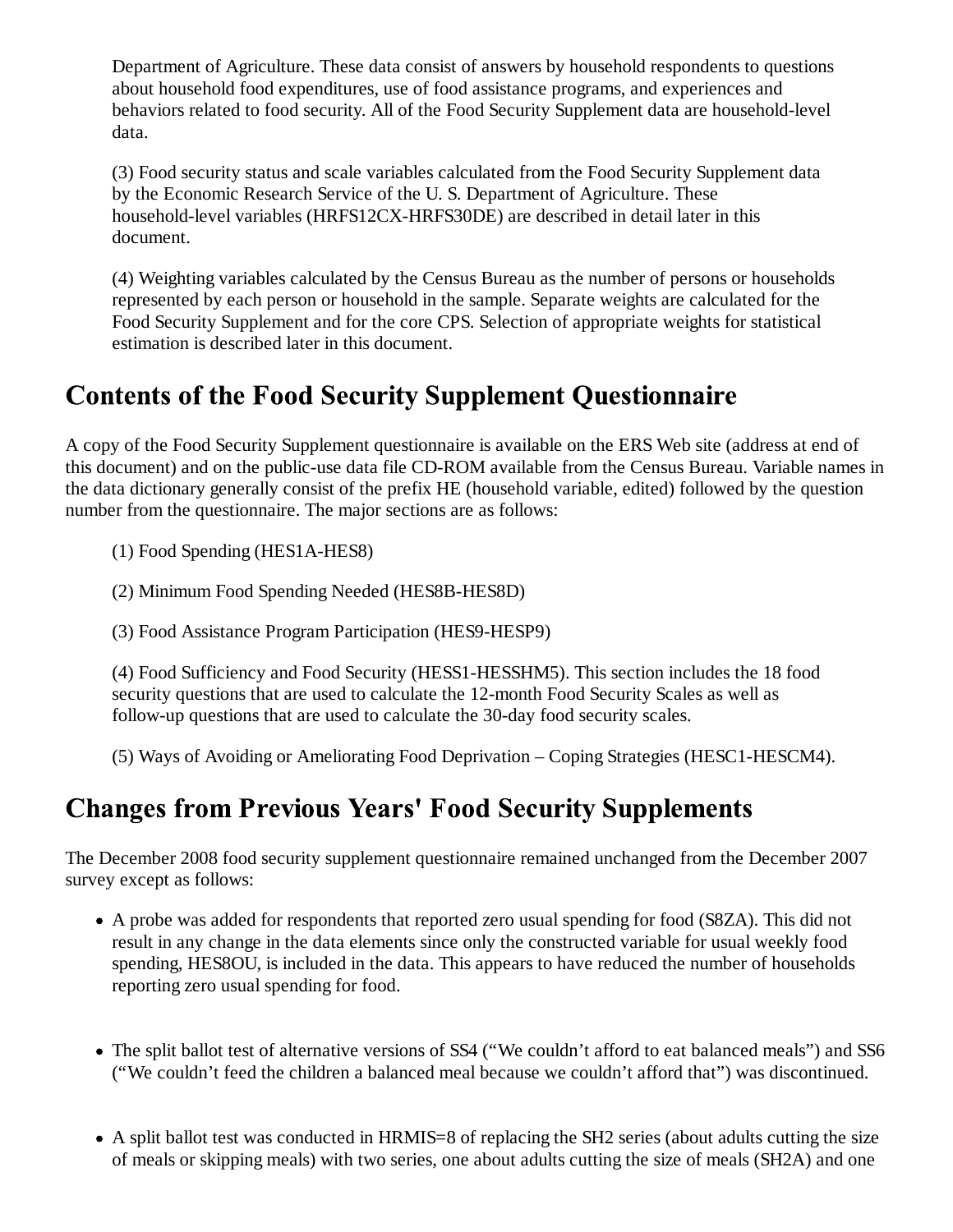about adults skipping meals (SH2B). The responses to the two series were combined to mimic the standard question for calculation of food secuity recode variables, and is, therefore, of concern only for analysis of individual items, but not for analysis of food security status and scale variables.

## **Screening of the Food Security Supplement**

The Food Security Supplement includes several screens to reduce respondent burden and to avoid asking questions that may seem inappropriate to respondents given other information they have provided in the survey. The screener variables use information from the monthly labor force core data as well as from the Food Security Supplement. Households with incomes above 185 percent of the poverty threshold (HRPOOR=2, approximated from HUFAMINC and HRNUMHOU) that responded "no" to HES9 were not asked the questions on participation in food assistance programs. Households with income above 185 percent of poverty that registered no indication of food stress on HES9 or HESS1 were not asked the rest of the questions in the "Food Sufficiency and Food Security" section or those in the "Ways of Avoiding or Ameliorating Food Deprivation" section. Households that were screened out at the initial screen are assumed to be highly food secure (raw score imputed as zero). However, if they were screened out at the initial screen without having given a valid response to either screening question, then the food security scale and status variables are coded as "No Response" (-9).

There were also two "internal" screeners in the adult section and one in the child section in the main food security section (the questions that are used to calculate the Household Food Security Scale). These series of questions are divided into blocks. Households that registered no indication of food stress in the preceding block are skipped over the remaining blocks and responses to questions in the skipped blocks are assumed to be negative. However, if they were screened out without having given a valid response to any of the questions in the scale, then the food security scale and status variables are coded as "No Response" (-9).

The screening rules that determine whether a household was asked the questions in the food security scale varied somewhat during the first four years of fielding the Food Security Supplement (1995-98). These different screening procedures affected the estimated prevalence of food security differently in each year. From 1998-2008, screening procedures have remained unchanged and prevalence rates are directly comparable. The variable HRFS12CX indicates screening status under the "common screen" that allows comparisons of food security prevalence rates across all years since data were first collected in 1995. To compare 2008 prevalence rates to those for 1995, 1996, or 1997, users will need to edit the food security status variable of interest to "high food security" (raw score=0) for households that would have been screened out under the common screen (HRFS12CX=1). Comparison can then be made to variables in the common screen series in data any earlier year.

Screeners also were applied based on whether the household included any children, so that households without children were not asked questions that refer specifically to children. For this purpose, persons 17 or younger are classified as children except those who are household reference persons or spouses of household reference persons (PERRP=1, 2, or 3). Children's Food Security Scale variables are coded as "Not in Universe" (-1) if there were no children in the household.

## **Food Security Status and Scale Variables**

The main purpose of the Food Security Supplement is to provide information about the food security of the nation's households. Six series of variables are provided for this purpose. The first three series indicate the food security of households, children in households, and adults in households during the 12 months prior to the survey. The remaining three series indicated the food security of households, children in households, and adults in households during the 30 days prior to the survey. Each series includes one (or two in some series)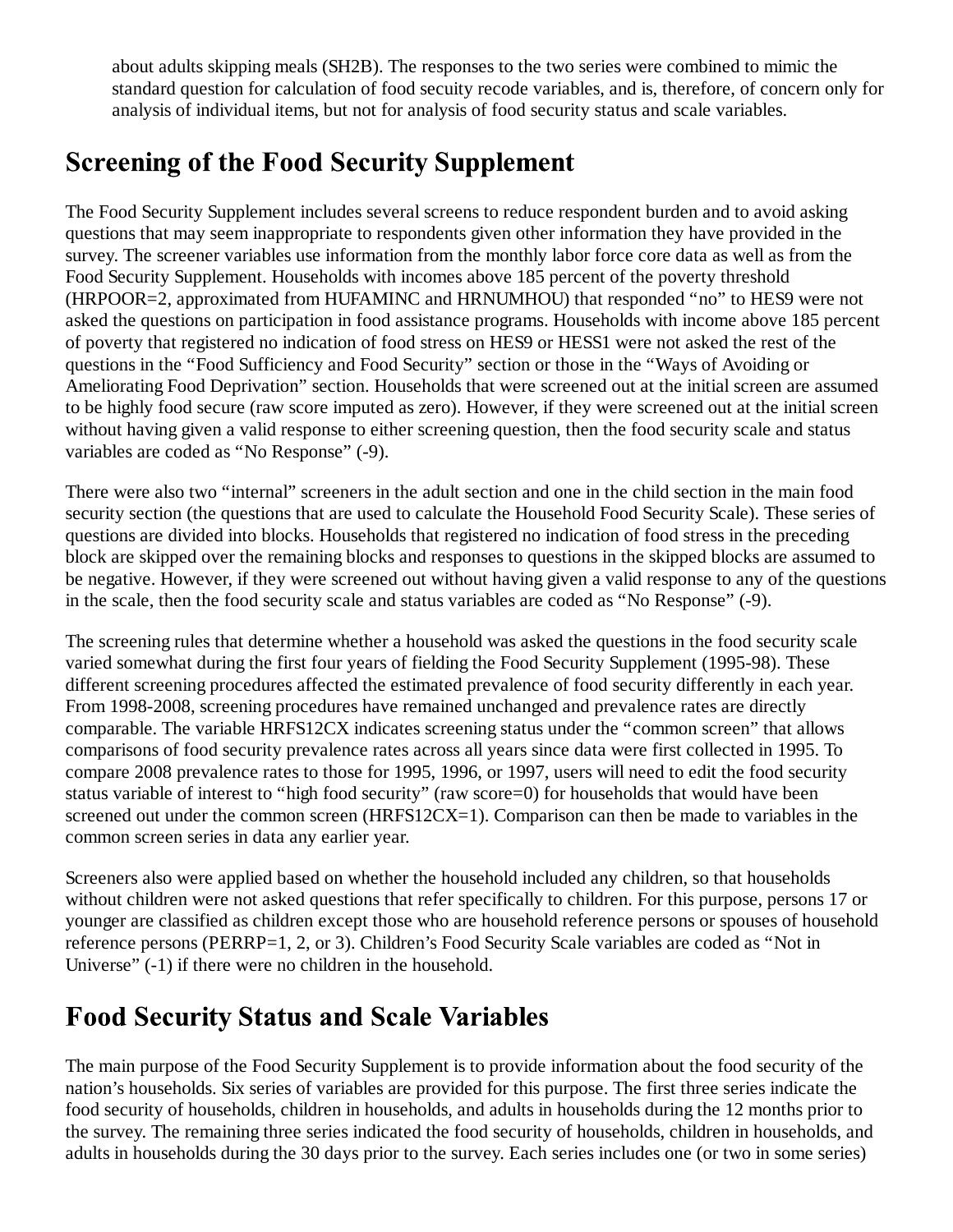categorical food security status variables, a raw score variable, and a scale score variable.

The food security status variables are as follows:

#### *Household Food Security Scale, 12-Month Reference Period*

- HRFS12M1 is a categorical variable that classifies households in three categories: food secure, low food security, and very low food security. *This is the variable used for most food security statistics in USDA's annual food security report series.* Users may combine the latter two categories as food insecure.
- HRFS12MD is the same as HRFS12M1 except that the food-secure category is subdivided to differentiate households that reported no food-insecure conditions (high food security) from those that reported one or two food-insecure conditions (marginal food security).
- HRFS12M3 is the raw score—a count of the number of questions in the 12-month Household Food Security Scale that were affirmed by the household respondent.
- HRFS12M4 is the scale score, a continuous score based on fitting the data to a single-parameter Rasch model using item calibrations calculated from the 1998 data. Computed values range from about 1 to 14. Scale scores for households that affirmed no items cannot be calculated within the Rasch model. These households are food secure, but the degree of their food security is not known and may vary widely from household to household. They are assigned scale scores of -6 to remind users that they require special handling in analyses that assume linearity of the scale scores.

*Children's Food Security Scale, 12-Month Reference Period.* A set of food security variables indicating the food security of children in the household is calculated from responses to the 8 questions in the scale that ask specifically about food conditions among the children.

- HRFS12MC is a categorical variable that classifies households in three categories based on the food security of children in the household: food secure, low food security, and very low food security. *This is the variable used for statistics on very low food security among children in USDA's annual food security report series.* Note that the coding of this variable differs from that of HRFS12M5 in 2004 and earlier years. HRFS12MC differentiates households with low food security among children (raw score 2, 3, and 4) from households in which children were food secure (raw score 0 and 1). The category very low food security among children in the 2005 and later years (HRFS12MC=3) is exactly equivalent to the category food insecure with hunger among children (HRFS12M5=2) in 2004 and earlier years.
- HRFS12M6 is the raw score on the 12-month child-referenced items.
- HRFS12M7 is the Rasch-model-based scale score on the Children's Food Security Scale.

*Adult Food Security Scale, 12-Month Reference Period.* A set of food security status variables indicating the level of food security among adults in the household is calculated from responses to the 10 questions in the scale that ask specifically about food conditions among adults in the household, and of the household in general. This variable provides a more nearly comparable measure of food security between households with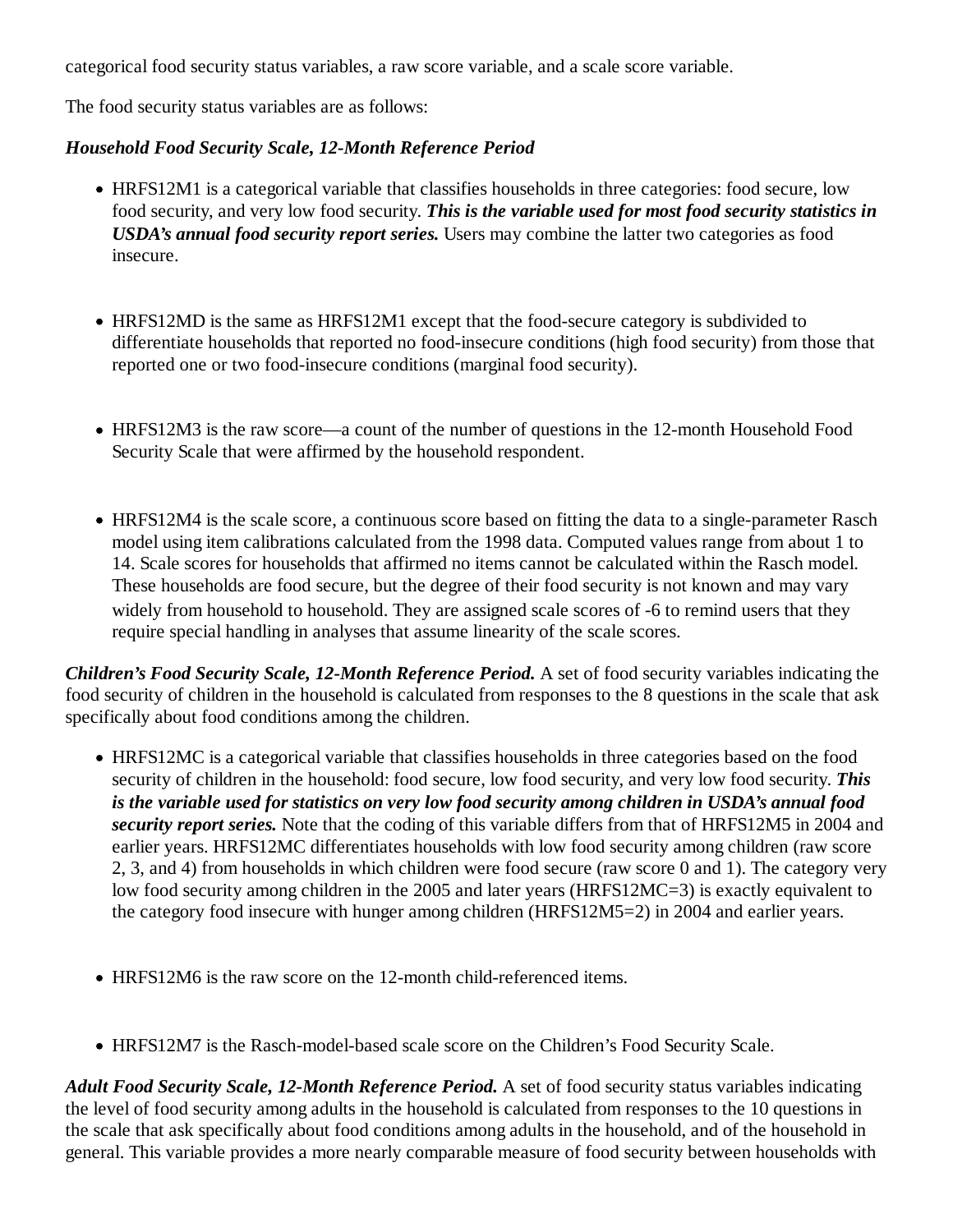and without children, or among households with children in different age ranges than does the Household Food Security Scale (the HRFS12M1—M4 series).

- HRFS12M8 is a categorical variable based on the scale score (HRFS12ME) that classifies households in four categories of food security among adults: High, marginal, low, and very low. Users may combine the first two categories as indicating food security among adults and the latter two as indicating food insecurity among adults.
- HRFS12M9 is the raw score on the 12-month adult- and household-referenced items.
- HRFS12ME is the Rasch-model-based scale score on the Adult Food Security Scale.

*Household Food Security Scale, 30-Day Reference Period.* HRFS30D1, -D2, -D3 and -D4 correspond to HRFS12M1, -MD, -M3, and -M4, except that they are based on food security conditions during the 30-day period prior to the food security survey rather than the 12-month period. *Note: these variables are not comparable with the 30-day food security variables in 2004 and earlier years' data (HRFS30M1, M2, and M3). The earlier years' measures were based on only a subset of the items in the scale in 2005 and later years.*

*Children's Food Security Scale, 30-Day Reference Period.* HRFS30D5, -D6, and -D7 correspond to HRFS12MC, -M6, and -M7, except that they are based on food security conditions among children during the 30-day period prior to the food security survey rather than the 12-month period.

*Adult Food Security Scale, 30-Day Reference Period.* HRFS30D8, -D9, and -DE correspond to HRFS12M8, -M9, and -ME, except that they are based on food security conditions among adults during the 30-day period prior to the food security survey rather than the 12-month period.

## **Constructing Household Characteristics from Person Records**

To compute some household characteristics such as household size, presence of children, or presence of elderly members, it is necessary to identify the records of all persons in the same household. Households within the December 2008 CPS-FSS are uniquely and completely identified by two household identifiers in combination, HRHHID and HRHHID2. (State of residence (GESTCEN), is no longer required to uniquely identify households.) Characteristics of the household reference person can be assigned from the person record with PERRP 1 or 2, which will always be the record with the lowest-numbered PERRP in the household. To match to other months' CPS files, add the HRMIS variable to the household identification, adjusting one of the files for the difference in survey month.

## **Weights: Estimating Population Distributions of Person and Household Characteristics**

The CPS is a complex probability sample, and interviewed households as well as persons in those households are assigned weights so that the full interviewed sample represents the total national non-institutionalized civilian population. Initial weights are assigned based on probability of selection into the sample, and weights are then adjusted iteratively to match population controls for selected demographic characteristics at State and national levels. There are two sets of household and person weights in this data file: (1) labor force survey weights, and (2) Food Security Supplement weights.